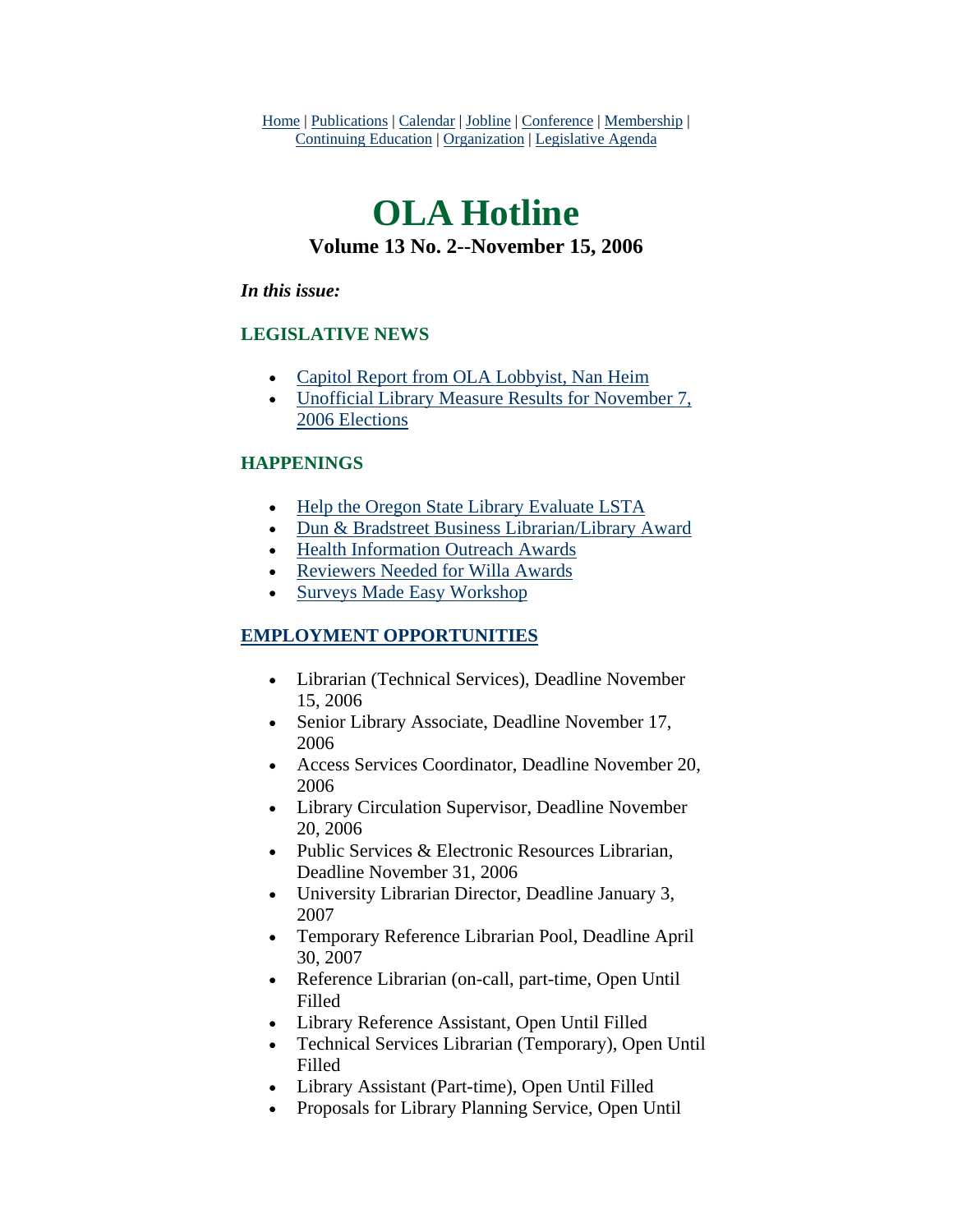Filled

- <span id="page-1-0"></span>• Manager of Libraries and Audiovisual Services, Open Until Filled
- Analyst Programmer, Open Until Filled
- Library Assistant I, Part Time/ On-Call, Open Until Filled
- Manager Technical Services Department Temporary, Open Until Filled

#### **CALENDAR**

### **Legislative News**

#### **Capitol Report from OLA Lobbyist, Nan Heim**

2006 Election Results: What's ahead for the Oregon Legislature?

The election results brought exciting news for OLA: Rep. elect Nancy Nathanson (D-Eugene), librarian and OLA member, will serve in the 2007 Legislature, along with Rep. elect Suzanne Bonamici (D-Portland), sister of OLA member Andrew Bonamici.

For the first time since 1989, Oregon Democrats will have a majority in both the State Senate and House of Representatives for the 2007 legislative session. It will now be the Democrats' prerogative to chair all the committees, if they choose to do so, and to decide which bills move forward and which never see the light of day.

With Democrats in control, Oregonians can expect education funding to head the Legislature's agenda in 2007. Among their other legislative goals, Democrats will seek to increase the minimum corporate income tax, repeal the corporate kicker, expand Head Start, expand Oregon Opportunity Grants, and increase the cigarette tax to provide healthcare coverage for more children.

Senate Democrats have re-elected their leaders from the 2005 session: Senators Peter Courtney (D-Salem) for President, Kate Brown (D-Portland) for Majority Leader, and Margaret Carter (D-Portland) for President Pro Tempore. The line-up of Senate committee chairs is unlikely to change significantly. In the House, Democrats have chosen Rep. Jeff Merkley (D-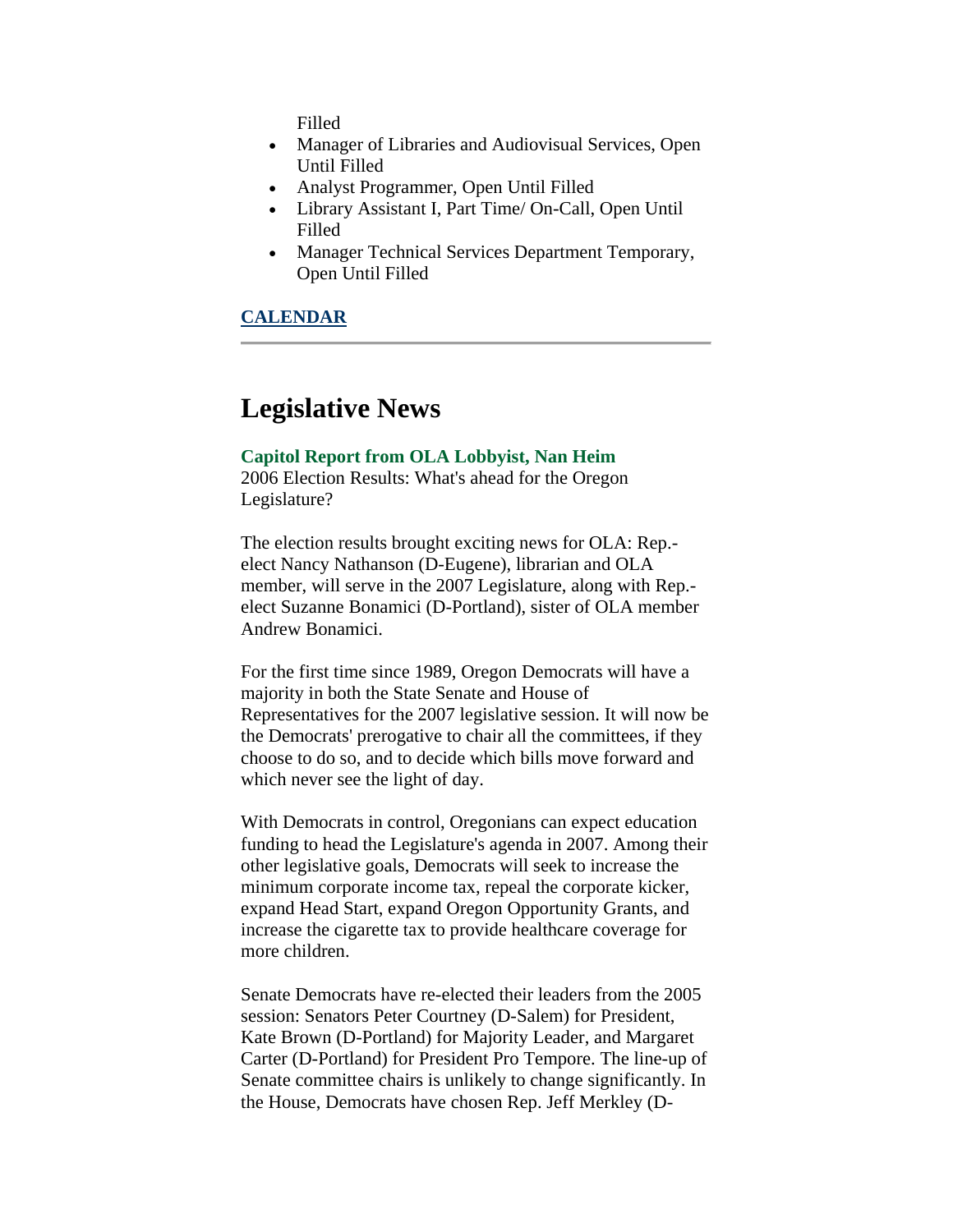<span id="page-2-0"></span>Portland) to be the next Speaker and Rep. Dave Hunt (D-Oregon City) the next Majority Leader.

Budgets for k-12, community colleges, higher education and the State Library, including Ready to Read, will be determined in the Joint Ways and Means Committee. Senator Kurt Schrader (D-Canby) is expected to continue as Committee cochair, but who will co-chair from the House? Interestingly, none of the Democrats who served on the full Ways and Means Committee in 2005 will be in the House in 2007.

Finally, three OLA Legislators of the Year will serve in the 2007 session, one from each party and an Independent: Rep. Vicki Berger (R- Salem), Legislator of the Year in 2005-06; Senator Ginny Burdick (D- Portland), 2003-04; and Senator Ben Westlund (I-Bend), 1997-98.

#### **Unofficial Library Measure Results for November 7, 2006 Elections**

Compiled by Jim Scheppke

Baker County Library - 5-year library operations local option levy, \$.249 per \$1,000 assessed property valuation. Yes - 4,258 (59%)  $No - 3,010 (41%)$ PASSED

Eugene Public Library – 4-year library operations local option levy, \$.23 per \$1,000 assessed property valuation.  $Yes - 28,645 (52%)$  $No - 26,729$  (48%) PASSED

Jackson County Library – 5-year library operations local option levy, \$.66 per \$1,000 assessed property valuation.  $Yes - 30,010 (41%)$  $No - 42,498 (59%)$ FAILED Josephine County Library – library district formation, \$.55 per \$1,000 assessed property valuation.  $Yes - 13,452 (43%)$ No – 17,915 (57%) FAILED Lebanon Public Library - refinancing of existing city debt and

provide funding for a new library and new police, courts and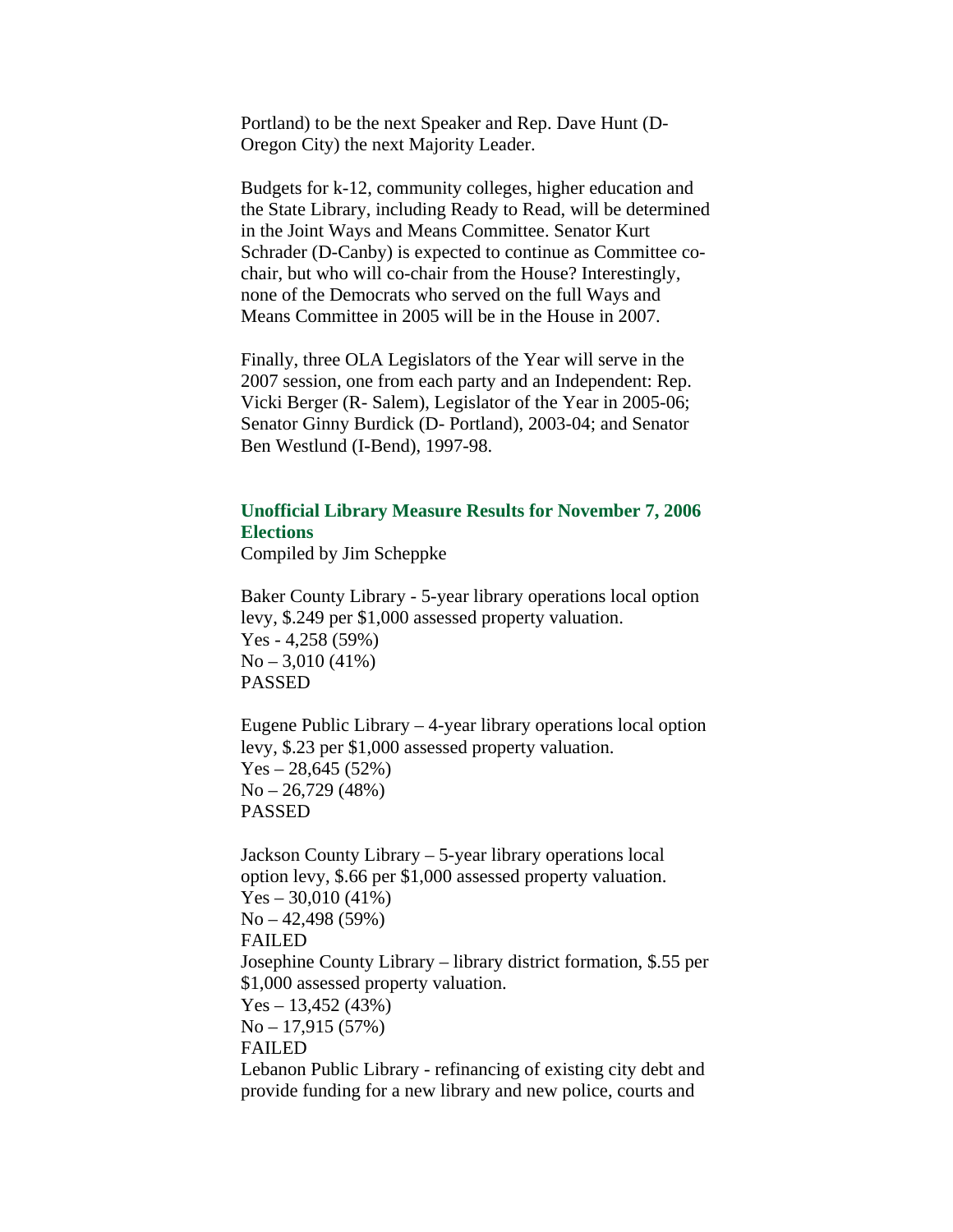jail facility, \$1.79 per \$1,000 per assessed property valuation.  $Yes - 2,662 (59%)$  $No - 1,823 (41%)$ PASSED Malheur County Library – library district formation, \$.68 per \$1,000 assessed property valuation.  $Yes - 3,842 (49%)$ No – 3,974 (51%) FAILED Multnomah County Library – 5-year local option levy to renew current levy, \$.89 per \$1,000 assessed property valuation. Yes – 147,662 (62%) No – 91,816 (38%) PASSED Oregon City Public Library – 5-year library operations local option levy, \$.38 per \$1,000 assessed property valuation.  $Yes - 4,208 (46%)$  $No - 4,904 (54%)$ FAILED Siuslaw Public Library District – bond for expansion of library, \$.11 per \$1,000 assessed property valuation.  $Yes - 3,471 (49%)$  $No - 3,629(51%)$ FAILED Sweet Home Public Library – 4-year library operations local option levy \$.62 per \$1,000 assessed property valuation.  $Yes - 1,412(61%)$ No – 894 (39%) PASSED The Dalles-Wasco County Library – library district formation. \$.68 per \$1,000 assessed property valuation.  $Yes - 4,472 (53%)$  $No - 4,013(47%)$ PASSED Washington County Cooperative Library Service — 4-year library operations local option levy, \$.17 per \$1,000 assessed property valuation.  $Yes - 61,669 (57%)$  $No - 47,395 (43%)$ PASSED Wilsonville Public Library – 5-year local option levy for public safety, library and parks. \$.46-\$.58 per \$1,000 assessed property valuation.  $Yes - 2,520 (46%)$  $No - 2,910 (54%)$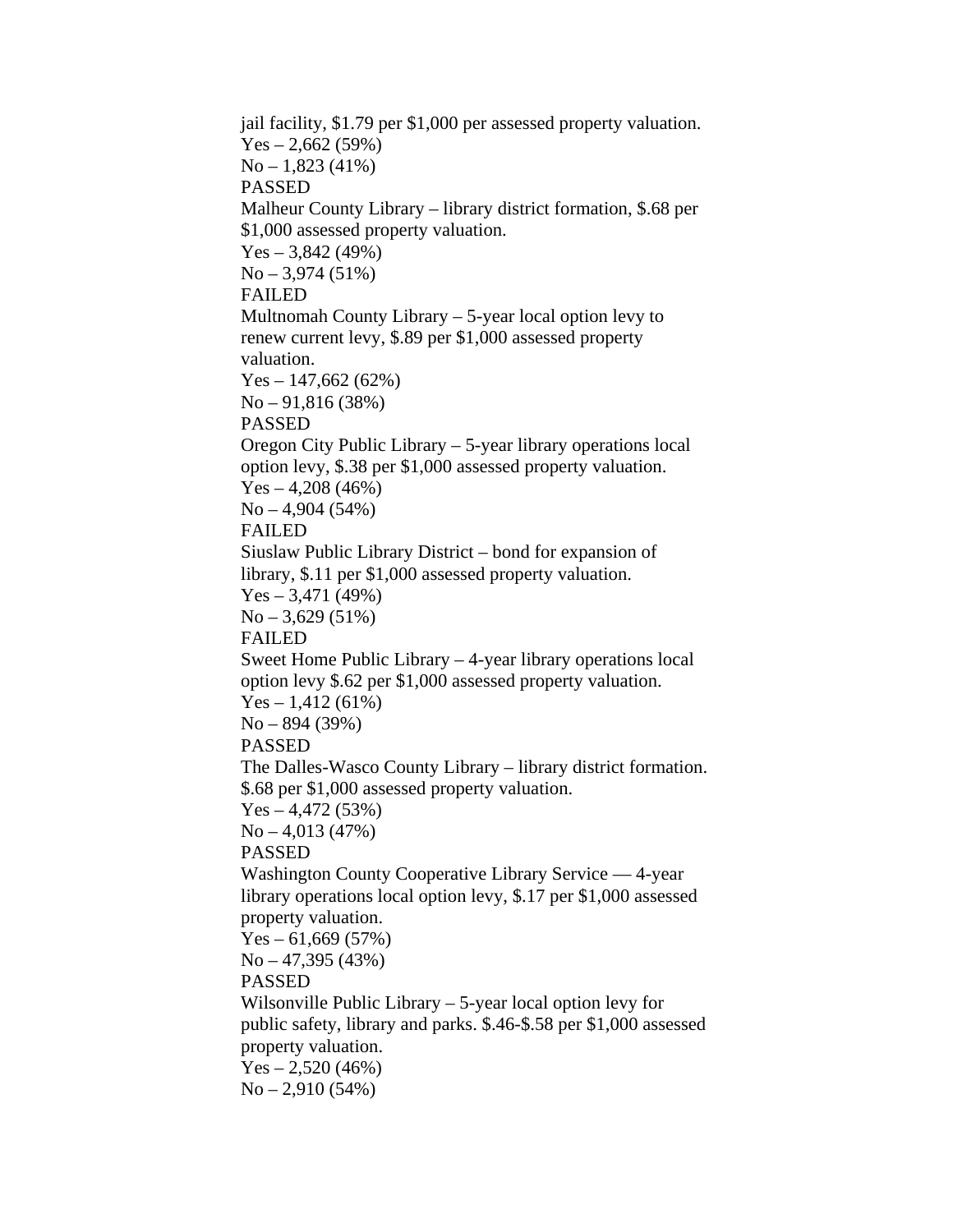<span id="page-4-0"></span>FAILED

### **Happenings**

#### **Help the Oregon State Library Evaluate LSTA**

The Oregon State Library (OSL) is in the process of conducting an evaluation of the Library Services and Technology Act (LSTA) program. The evaluation is required by the Institute of Museum and Library Services (IMLS) and OSL is working with Himmel & Wilson, a library consulting firm, to gather information from the Oregon library community. Since LSTA funds statewide initiatives as well as competitive grants, we'd like your opinions and ideas even if you haven't been directly involved with an LSTA grant. Although the evaluation looks back over the last several years, it will also begin to form the basis for our next five-year plan. Please take advantage of this opportunity to express your thoughts about the priorities that OSL should be pursuing in its efforts to improve library and information services. The survey will remain open through November.

[Take the survey](http://www.libraryconsultant.com/OregonLSTASurvey.htm) - it should take less than five minutes to complete.

#### **Dun & Bradstreet Business Librarian/Library Award**

The Business Reference and Services Section (BRASS) of ALA is seeking nominations for the Dun & Bradstreet Award for outstanding service to minority business communities.

This Award of \$2,000 recognizes a business librarian or library that has created an innovative service for a minority business community, or has been recognized by that community as an outstanding service provider. Services might include imaginative collaborations with, or unique provisions of library service to, the minority business community. If you know of such a colleague or library, please consider nominating them for this wonderful award.

Complete award description and nomination information is available at the [RUSA BRASS website](http://www.ala.org/ala/rusa/rusaourassoc/rusasections/brass/brassawards/awarddescription/dunbradstreetoutstanding.htm) (select the Awards button near top of screen). Awards will be presented at the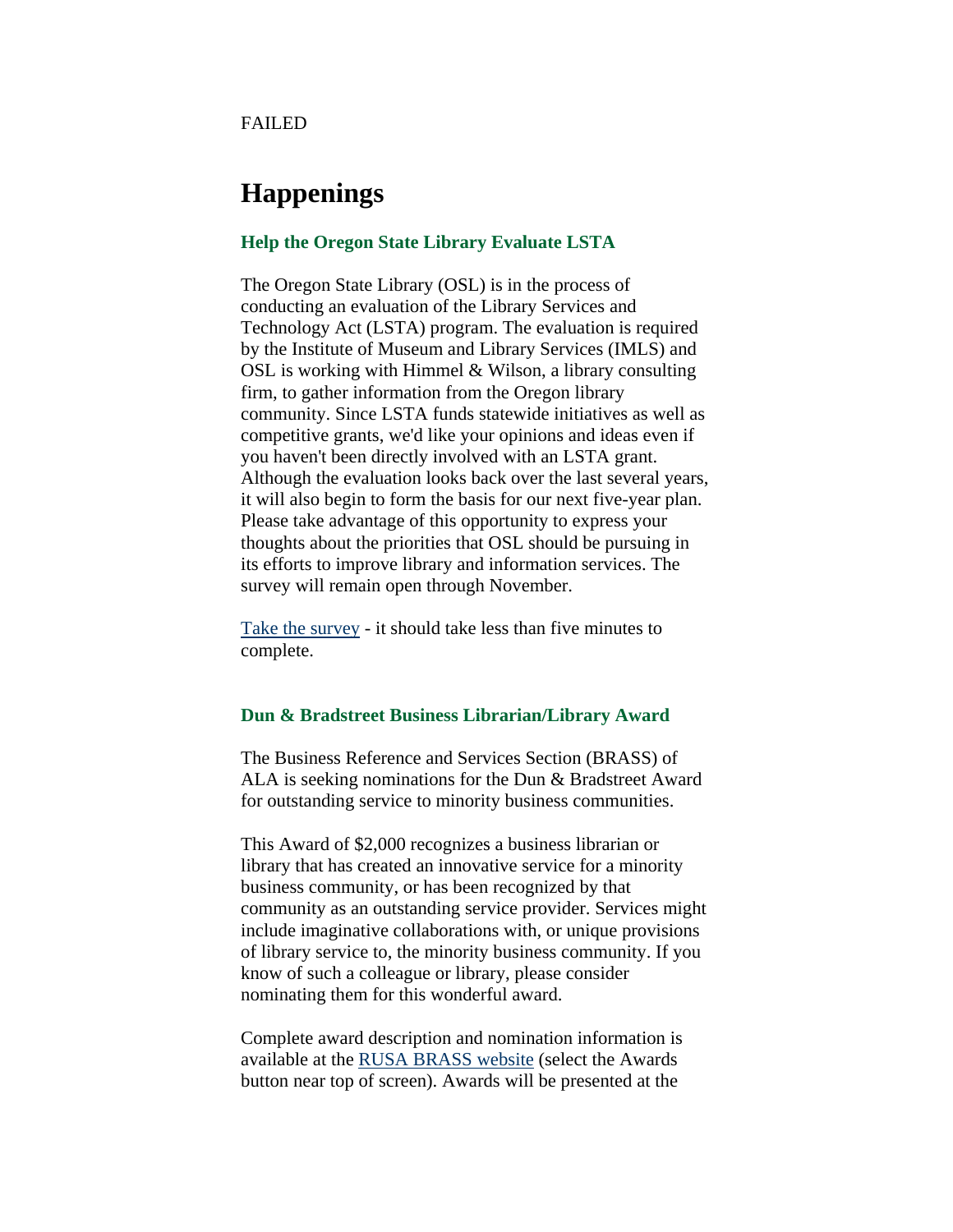<span id="page-5-0"></span>2007 ALA Annual Conference in Washington D.C.

Deadline for receiving submissions is December 1. Please send nominations & supporting documents to:

Kaiping Zhang, Business/Economics Reference Librarian University of Oregon Libraries 1299 University of Oregon Eugene, OR 97403-1299 E-mail: [kzhang@uoregon.edu](mailto:kzhang@uoregon.edu) Telephone: 541-346-1960 Fax: 541-346-3485

#### **Health Information Outreach Awards**

National Network of Libraries of Medicine, Pacific Northwest Region, is currently accepting proposals for Express Outreach Awards. The Application for 2006-2007 Express Outreach Awards must be completed and submitted via email attachment by December 1, 2006. Applications will be reviewed as quickly as possible, and projects should begin in January 2007.

Express Outreach Program Goals:

- To improve use of health information by those in the public and medical community without adequate access to library and information services;
- To build or strengthen partnerships between network members and other community organizations;
- To foster local health information expertise in community organizations;
- To promote awareness and use of the products and services of the NLM and the NNLM.

Priority will be given to proposals involving outreach to:

- 1. Public health workers, including personnel at government or community agencies;
- 2. Health professionals serving minority populations;
- 3. Health professionals in rural areas;
- 4. Minority populations;
- 5. Senior citizens;
- 6. Low income populations; and/or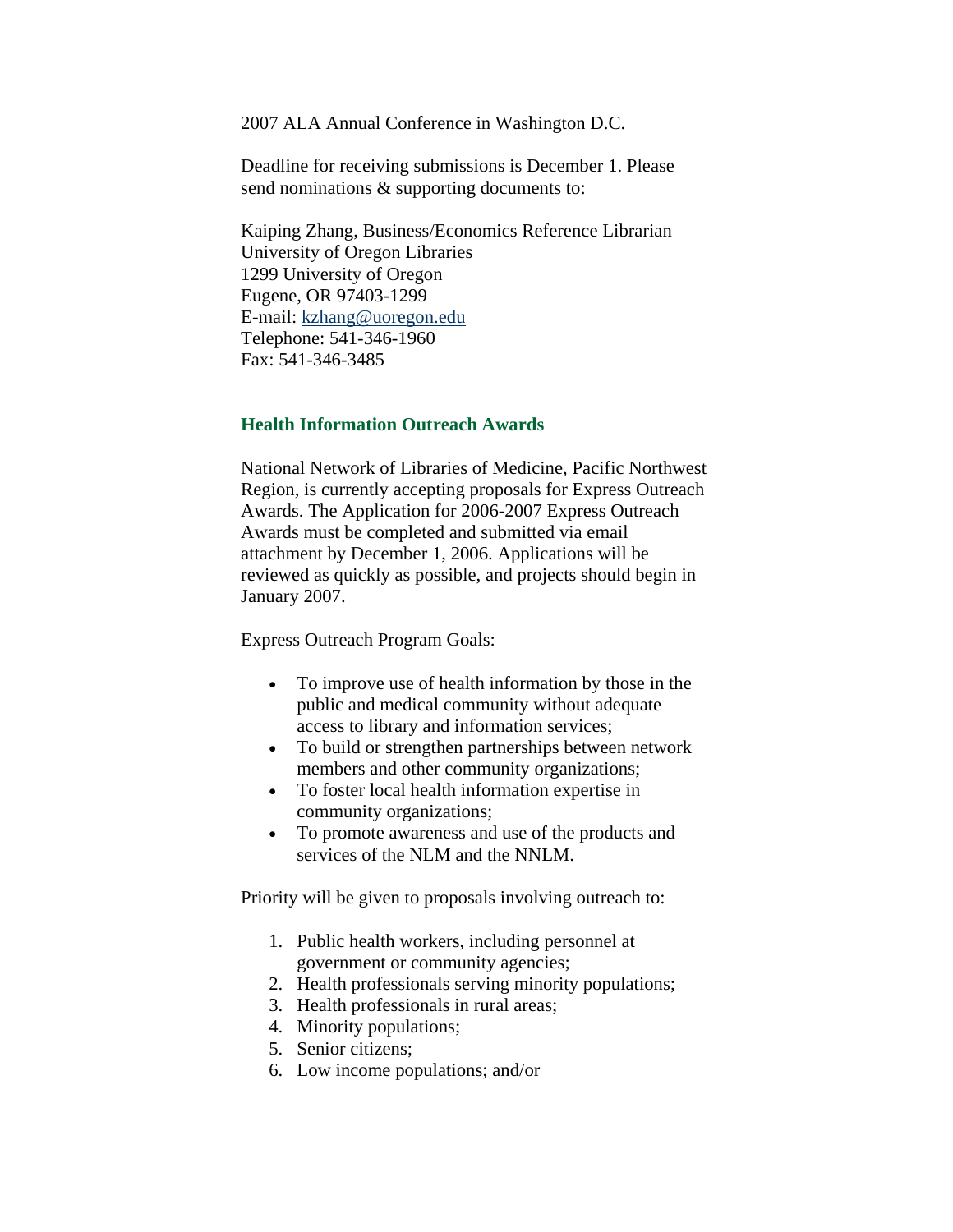7. Community or faith-based organizations.

<span id="page-6-0"></span>For more information contact: [Gail Kouame](mailto:gmarie@u.washington.edu), Consumer Health Coordinator. More details are also available at the [NNLM/PNW website.](http://nnlm.gov/pnr/funding/Express_Outreach_2006.html)

#### **Reviewers Needed for Willa Awards**

Jane Kirkpatrick, an Oregon author, is the current president of Women Writing the West. Her responsibilities include selecting the 2007 Willa Awards . She needs 21 librarian reviewers to evaluate a maximum of five books from within a specific category (three reviewers per category).

The books will be sent to the reviewers in May, and the reviews are due August 1st. There are rubrics, guidelines, and an evaluation form to guide the process. The categories are:

- Contemporary Fiction
- Historical Fiction
- Original Softcover Fiction
- Creative Nonfiction
- Scholarly Nonfiction
- Poetry
- Children's/Young Adult Fiction and Nonfiction (category filled)

To volunteer or for further information, contact Sue Kopp at (503)517-1032 or [by email.](mailto:skopp@warnerpacific.edu)

#### **Surveys Made Easy Workshop**

Do you need to know how your library is used or what your users want from your library? Attend this PORTALS workshop on Friday, December 8, from 9am - 12pm at the Mt. Hood Community College Library, Room 2307.

Learn basic information about surveys, including what kinds of questions to ask, and how to ask them. Then learn how to use SurveyMonkey, survey software available on the web. Topics included in this workshop: survey design techniques; reaching the right audience; asking the right questions; getting a good response rate; SurveyMonkey basics; question types: multiple answer, open ended, etc. distributing the survey;